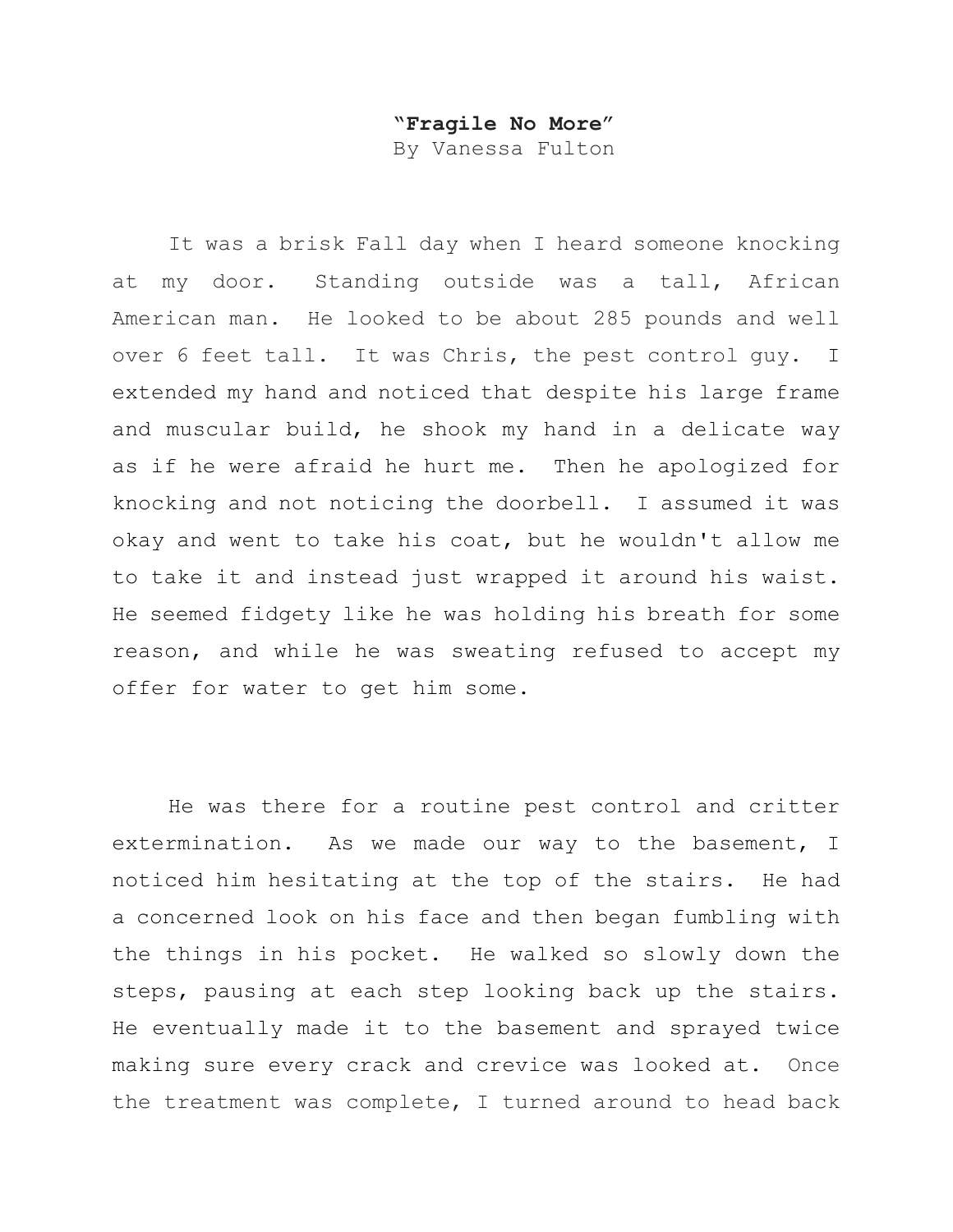upstairs. When I looked back to say something, I noticed out of the corner of my eye that something had caught his attention.

Chris was stopped at a photo hanging above a leather recliner next to a brass lamp on a wooden table. The photo was of Tupac Shakur. It was as if Tupac had invited him in this moment. My husband Brent and I bonded over his music when we first met 15 years ago. I remember visiting my husband's dorm room in college and there were posters of Tupac everywhere and his CDs stacked alongside the movies he was in. We would spend hours listening to our favorite songs and deliberating over whether they would start teaching the Sociology of Tupac Shakur courses in the upcoming term. Tupac has meant so much to our forming relationship that no matter where we lived, we always displayed this photo of him.

After Chris saw the picture of Tupac in our basement, I noticed a distinct shift in his attitude, stance and demeanor. He was so different then he had been moments before. I could see he was thinking, the energy in the space all of a sudden felt freer, he exhaled, and finally took his coat off, stopped shaking his hands, and he began to hum a song. There was a now friendly sparkle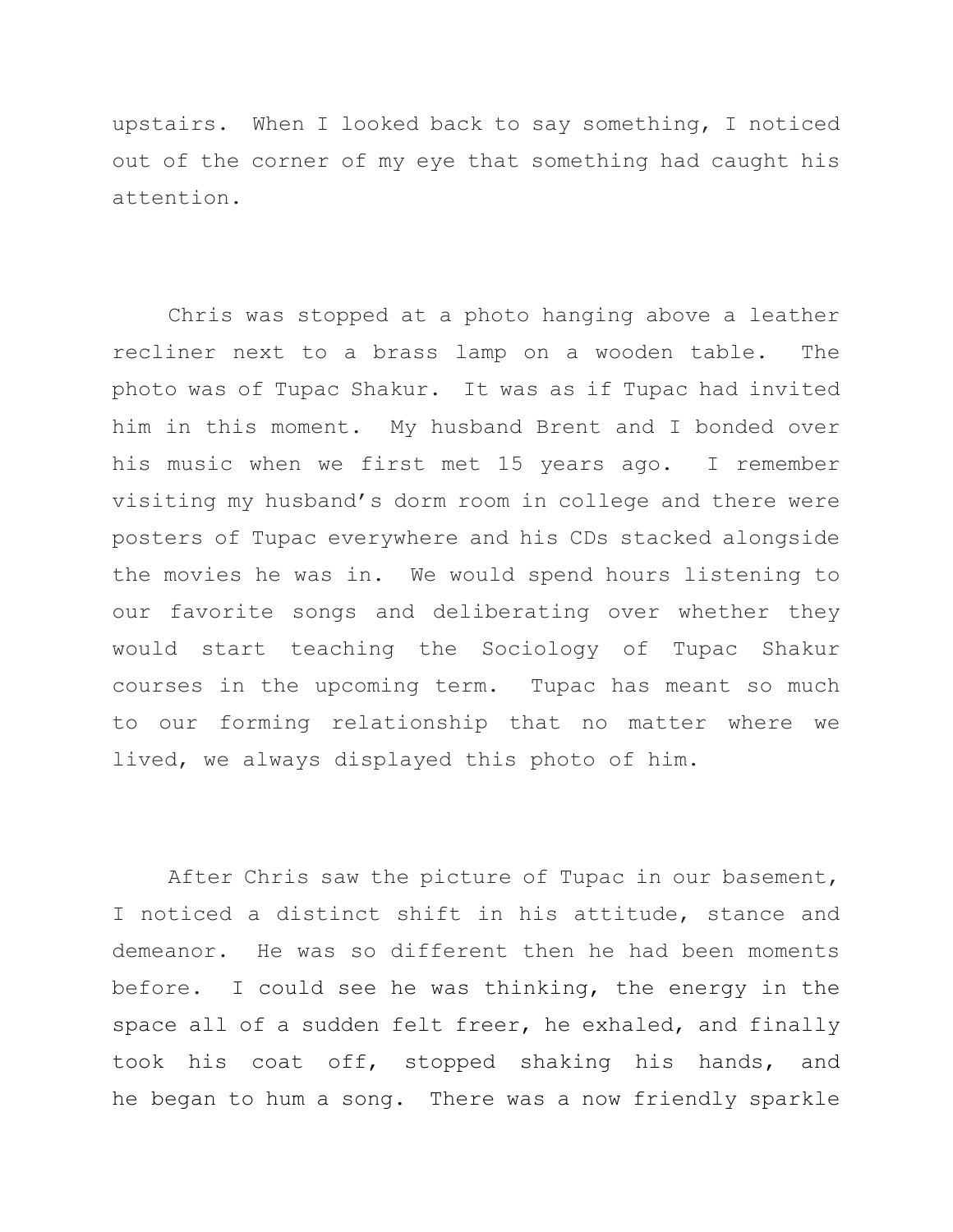in his eye, and he seemed to feel less like a stranger sort of tip toeing around the house. This made me wonder if Chris didn't come down the stairs the same time I did because he was waiting for permission to come down. He seemed to have felt uncomfortable in my home because we are a white family, and the more we were alone together I had a feeling it was because I was a white woman and he was a black male. But then seeing him change after he saw the picture of Tupac hanging on the wall, I felt compelled to understand why he felt a little more relaxed.

For days after the interaction, I wondered what had happened. If it was the photo did shift the mood that afternoon, I still didn't understand how just one picture could change a person's entire comfort level and vibe. I wanted to know more but I had seen it with my own eyes and knew that was exactly what happened. So, I did what every person does and began to google random phrases associated with black people's comfort around white people. It took me through a journey of civil rights, Martin Luther King Jr., Mississippi riots and then I came across a name that will forever stay with me, Emmett Till. Emmett was a 14-year-old boy wrongly accused of offending a white woman and was brutally murdered because of it. Not only that, the accuser later reported she lied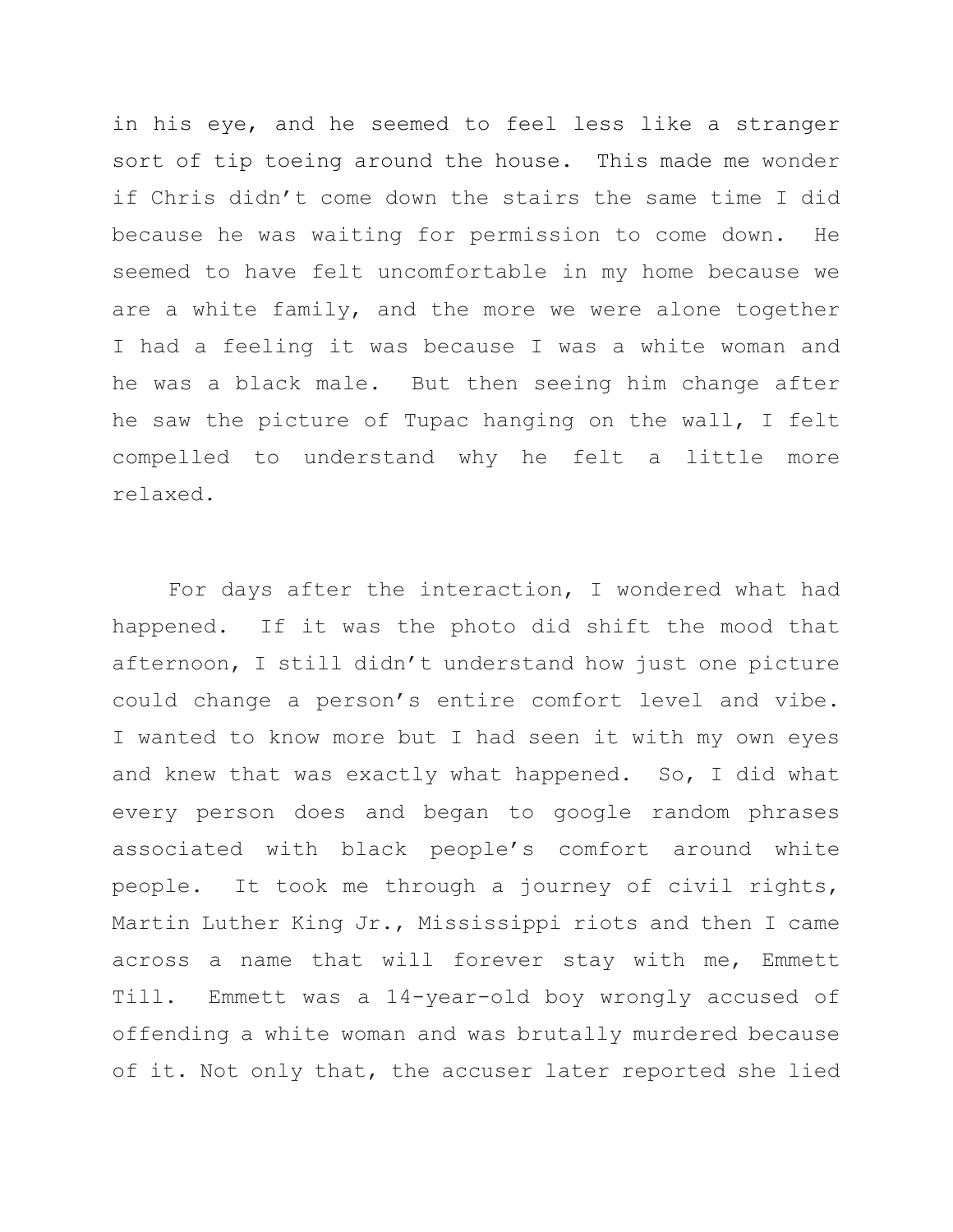about most of that incident. As I read more about him, I was in disbelief that this occurred and then I got angry. I couldn't think straight and was so confused and saddened that this was just one of the many horrific occurrences in America's history.

I continued reading as much as I could and then I also landed on a phrase I was not familiar with; white fragility. What could that mean? I soon learned it essentially describes the faction that prevents white Americans from confronting racism because it is too painful for them to discuss. This made me even more angry and confused. As if race wasn't hard enough to talk about, now there is terminology surrounding why some white people cannot handle even hearing about it. And why have I not heard of this before? All those race and gender courses I took in graduate school certainly did not scratch the surface of some of the concepts I was reading in the latest literature.

It struck me to the core. As I went into a deeper dive the nature of white fragility, I started getting a sickening feeling that for me not to know what that meant implied that I had instant privilege. From the second I was born, I held cards that minorities did not. While I